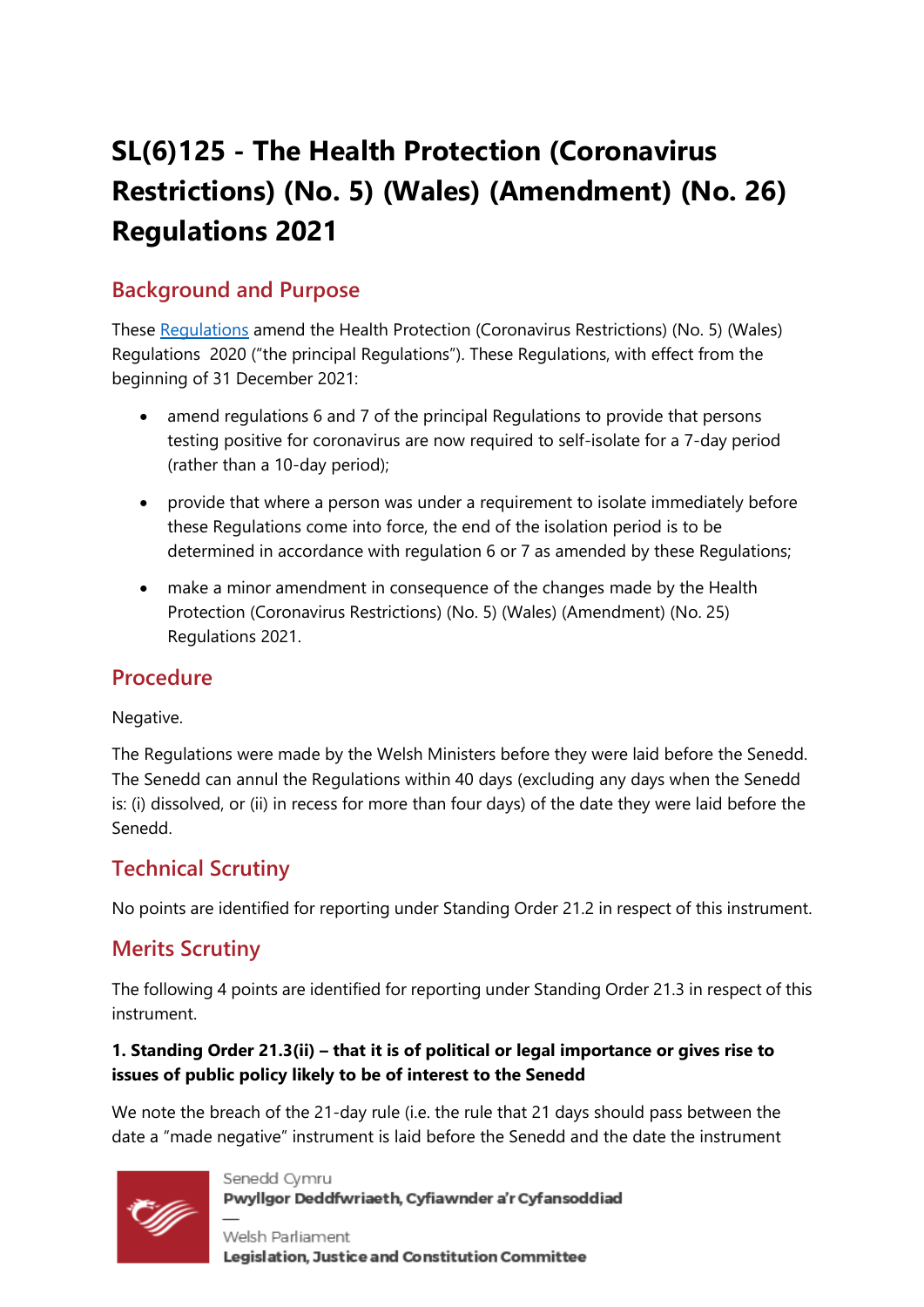comes into force), and the explanation for the breach provided by Mark Drakeford MS, the First Minister, in a letter to the Llywydd dated 30 December 2021. In particular, we note what the letter says regarding the breach of the rule:

*"Not adhering with the 21-day convention allows the Regulations to come into force at the earliest opportunity to ensure that individuals are being asked to isolate in accordance with public health advice and not longer than needed which will help mitigate the impact of protracted staff absences on essential public services in Wales; and align our position in Wales with that of the UK Government to reduce any crossborder issues or confusion."*

#### **2. Standing Order 21.3(ii) – that it is of political or legal importance or gives rise to issues of public policy likely to be of interest to the Senedd**

We note the Welsh Government's justification for any potential interference with human rights. In particular, we note the following paragraphs at page 2 of the Explanatory Memorandum:

*"Whilst the principal Regulations, as amended by these Regulations, engage individual rights under the Human Rights Act 1998 and the European Convention on Human Rights, the Government considers that they are justified for the purpose of preventing the spreading of infectious diseases and/or the interference is permitted on the basis that it is in pursuit of a legitimate aim, namely of protecting public health, and are proportionate.* 

*Article 5 (right to liberty), Article 8 (right to respect for private and family life), Article 9 (freedom of thought, conscience and religion), Article 11 (freedom of assembly and association) and Article 1 of the First Protocol (protection of property) are engaged by the principal Regulations.* 

*Each of these is a qualified right, which permits the Welsh Ministers to interfere with the exercise of the rights if necessary in a democratic society in the interests of public safety or for the protection of health. All such restrictions and requirements must be justified on the basis that they are in pursuit of a legitimate aim, namely of protecting public health, and are proportionate. Any interference with these rights also needs to be balanced with the State's positive obligations under Article 2 (right to life). The adjustment of the restrictions and requirements under the principal Regulations by these Regulations is a proportionate response to the spread of coronavirus. It balances the need to maintain an appropriate response to the threat posed by coronavirus against the rights of individuals and businesses, in a manner which remains proportionate to the need to reduce the rate of transmission of the coronavirus, taking into account the scientific evidence."*



Senedd Cymru Pwyllgor Deddfwriaeth, Cyfiawnder a'r Cyfansoddiad

Welsh Parliament Legislation, Justice and Constitution Committee